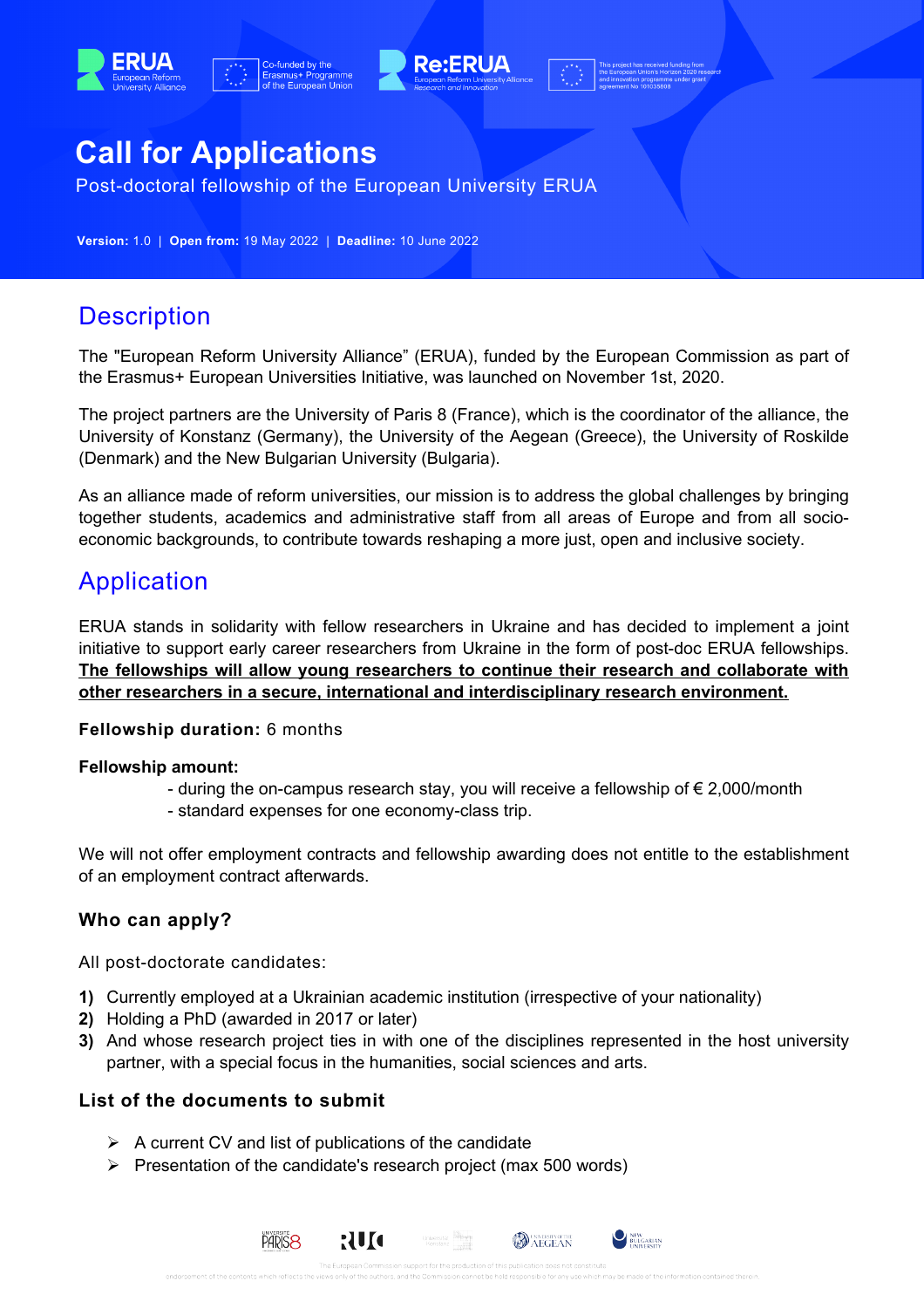

- $\triangleright$  A short cover letter providing some background information and motivation (current residence, number of accompanying partner/children, academic plans for the stay in the host university) – max 600 words
- $\triangleright$  A proof of affiliation to a Ukrainian academic institution
- $\triangleright$  Depending on the applicant's situation, any document justifying his/her administrative status (visa, residence permit, receipt attesting to an application for asylum, or recognition of refugee status, subsidiary protection, etc.)
- $\triangleright$  Doctoral certificate (if possible)

### **How to apply?**

The fellows can apply to one of the universities of the alliance having subscribed to the « ERUA welcoming charter ». The choice of the host university, where the visiting fellow will carry out his/her research, will be left to the fellows. Joint research support and mentoring from more ERUA partners are encouraged. Please note that currently it is not possible for RUC to receive visiting researchers as main receiving institution under the grant.

All documents should be submitted as email attachments, with the object "ERUA post-doc fellowship – Ukraine", and sent together to:

| Paris 8        | erua.eui@univ-paris8.fr |
|----------------|-------------------------|
| <b>RUC</b>     | erua@ruc.dk             |
| <b>UKON</b>    | erua@uni-konstanz.de    |
| <b>UAEGEAN</b> | erua-eui@aegean.gr      |
| NBU            | erua@nbu.bg             |

#### **Application deadline for the first round of selection: 10 June 2022**

The hosting university will coordinate the pre-selection process:

- perform the eligibility check of applications
- facilitate the matching of research mentoring at the suitable faculty/department/laboratory of the university

## **Selection**

The Re:ERUA Scientific Council will be in charge of the evaluation and selection of candidates. **Award criteria:**

- Quality of the project
- Relevance of the project for the hosting institution/laboratory/department
- Scientific background of the candidate
- Motivation and impact

Application will be evaluated **on a rolling basis**. The final number of positions offered will depend on available funding.

The first selection round will be held within the end of June 2022